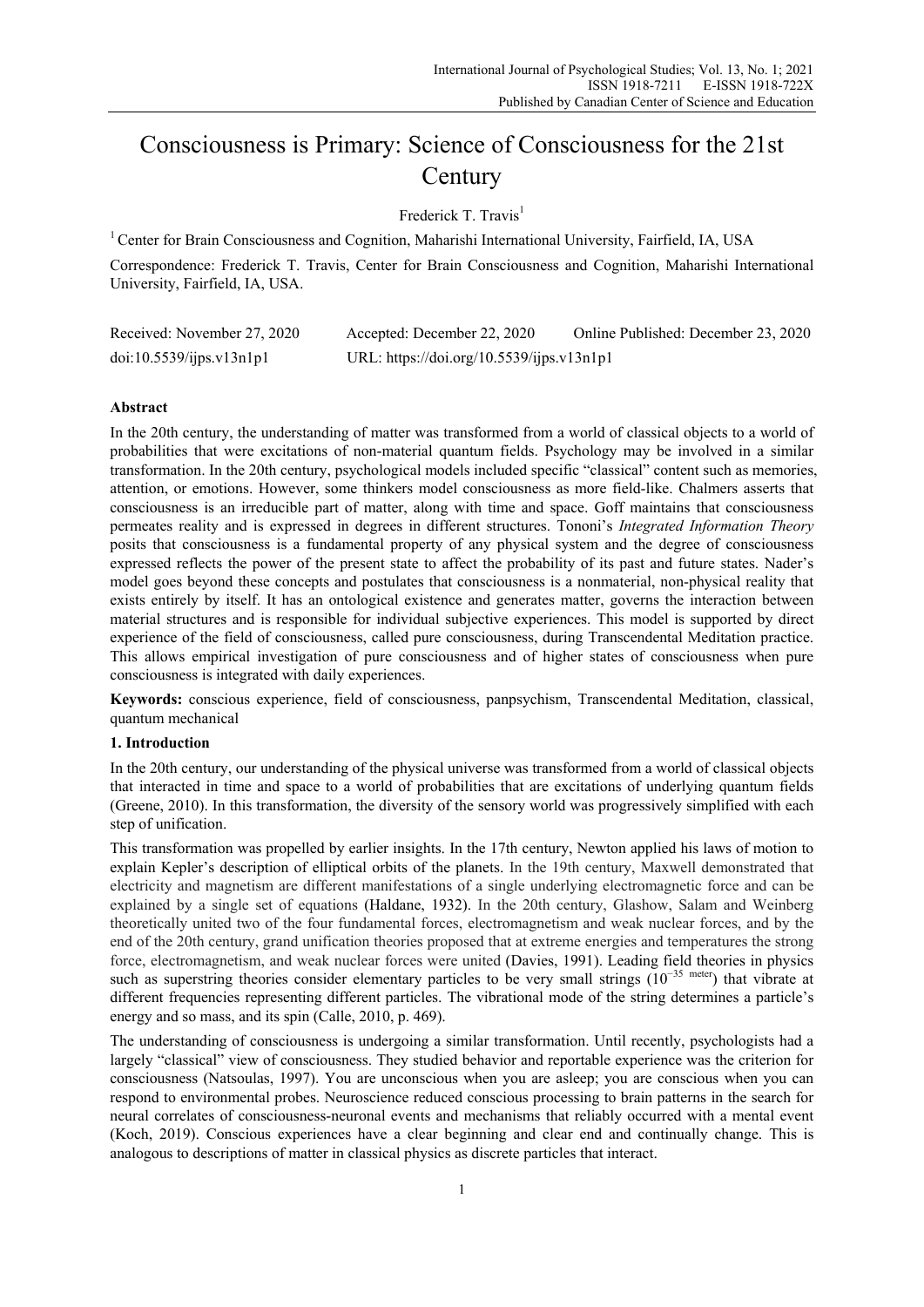This "classical" view of psychological concepts was delineated by William James, a pioneer in psychology. He probed the nature of conscious experience to see if there was a "abiding principle" of consciousness that underlies the changing "stream of consciousness"(James, 1890/1950). James observed:

If there were no passing states of consciousness, then indeed we might suppose an abiding principle, absolutely one with itself, to be the ceaseless thinker in each one of us. But if the states of consciousness [the stream of changing mental content and sensory experience] be accorded as realities, no such 'substantial' identity in the thinker need be supposed… The logical conclusion seems then to be that the states of consciousness are all that psychology needs to do her work with (James, 1892, p. 202).

James uses the term "states of consciousness" to refer to changing psychological content such as memories, attention, emotions, habit, sensations, perceptions, reasoning and will (James, 1890/1950). His conclusion that "states of consciousness are all that psychology needs" has dominated the field of psychology in the 20th century.

In the  $21<sup>st</sup>$  century, psychology is the midst of a parallel transformation from a classical understanding of consciousness to a field understanding of consciousness. This paper traces this development of understanding of consciousness and explores a model that begins with the assumption that consciousness is all there is.

## *1.1 Literature Review*

Chalmers set a platform for this discussion of consciousness by delineating *easy* and *hard* problems of consciousness (Chalmers, 1995; Chalmers, 2010). *Easy* problems include sensory processing, attention, emotions, control of behavior, and reasoning. These would fall under James's use of the phrase "states of consciousness." Chalmers observed that the *easy* problems can be explained in terms of computation and associated brain activation.

The *hard* problem of consciousness is the problem of experience—why are we conscious of mental processes? We can explain the structure and functioning of distributed brain modules—the connectome—that are active during various cognitive tasks (Bertolero & Bassett, 2019). But this only explains *how* we behave, not why we *feel*. It is an "explanatory gap": we can measure the firing of pain fibers, but do not know why we experience pain (Levine, 1983; Papineau, 2011).

Research into *hard* problems of consciousness must ask questions that go beyond James's "passing states of consciousness," beyond neural correlates of consciousness and beyond studying discrete classical states of mind. Chalmers calls for radical models to move the science of consciousness forward. We will review four radical models and end with one that could be a model for a science of consciousness in this century.

## 1.1.1 Hoffman: Conscious Agents

Hoffman proposes a theory of perception starting with the experiencer, rather than with the objective world and computational brain networks. While perception is an *easy* problem of consciousness, Hoffman takes a new angle. He states that a theory of objects first requires a theory of subjects (Hoffman & Prakesh, 2014). He proposes conscious *agents* who use three *processes*: perception (conscious experience), decision (behavioral choice), and action (interacting with the world). Hoffman models every property of consciousness in terms of properties of conscious agents (Hoffman, 2019).

Hoffman's model, while starting with the subject, appears to be treating the subject as a discrete particle—an "agent" who experiences the world, makes decisions, and takes actions. He models the behavior of discrete individual conscious agents interacting with the world—classical particles—rather than a model of consciousness itself and what it feels like to have an experience or to make a decision.

#### 1.1.2 Chalmers: Consciousness is Fundamental

Cognitive science is stopped by the explanatory gap—where does brain functioning end and consciousness experience begin? Chalmers posited if you cannot explain consciousness in terms of the existing fundamentals of physics, then you need to consider the possibility that consciousness may be "…an irreducible entity (similar to such physical properties as time, mass, and space) that exists at a fundamental level and cannot be understood as the sum of its parts" (Chalmers, 1997).

Chalmers suggests that consciousness is universal and every system—living and non-living—would have some degree of consciousness. All animate and inanimate matter would have a raw, subjective feeling, some primitive precursor to consciousness (Chalmers, 2010).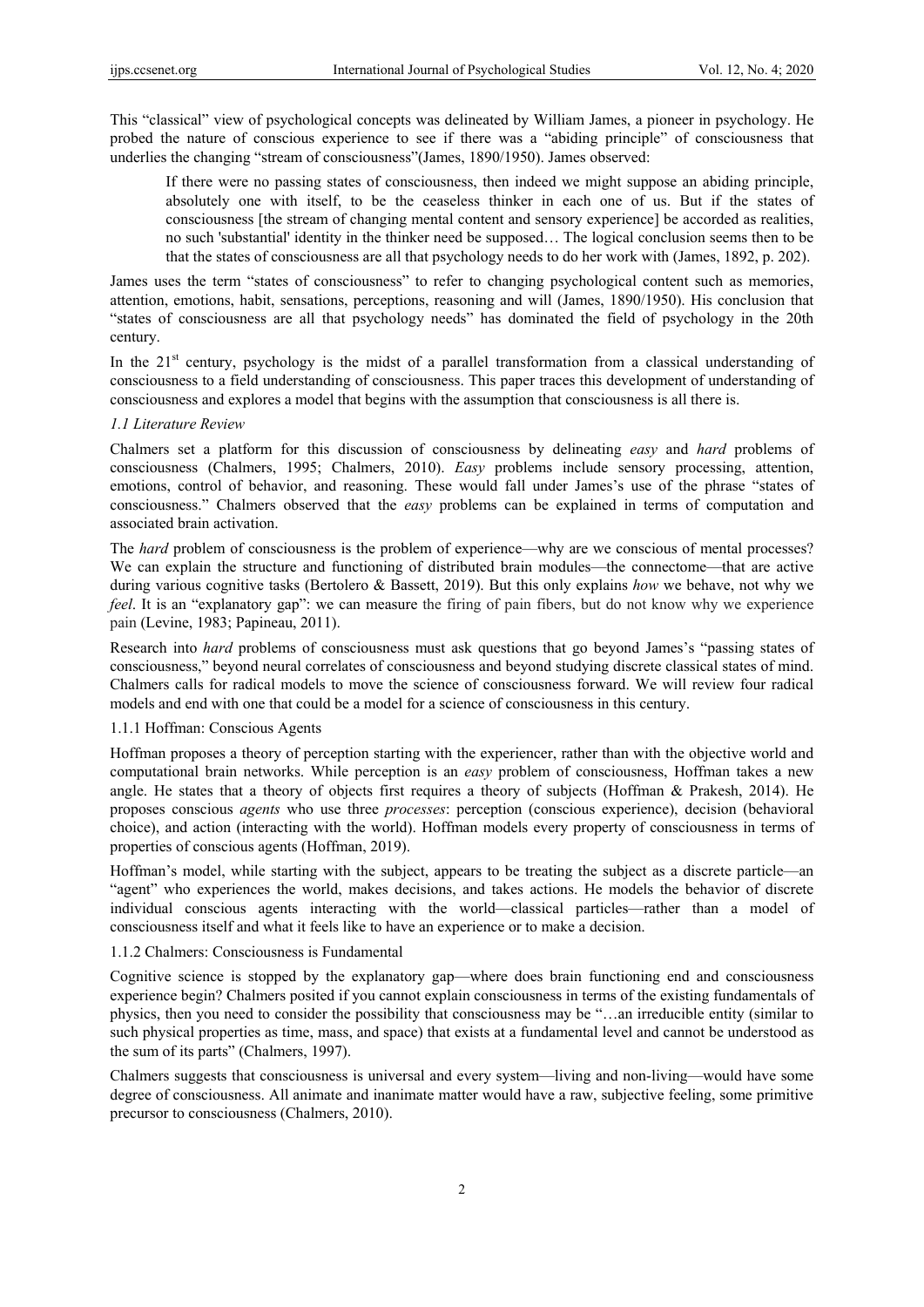## 1.1.3 Goff: Panpsychism

Goff echoes Chalmers' idea that consciousness may pervade the universe. This is termed panpsychism—pan (all) psychism (mind or psyche), which asserts that consciousness permeates reality, rather than just being a unique feature of human subjective experience (Cook, 2020). Goff suggests that consciousness is a fundamental constituent of the universe, present in every particle of physical matter. It does not mean that all things reflect on their ongoing behavior—the electron does not wish to be a proton. Rather, all of matter has a simple form of experience. Goff explains (Goff, 2019):

Panpsychists tend not to think that literally everything is conscious. They believe that the fundamental constituents of the physical world are conscious, but they need not believe that every random arrangement of conscious particles results in something that is consciousness in its own right…panpsychists do not believe that consciousness like ours is everywhere. (p. 113)

With the assertion that consciousness pervades the universe, Chalmers and Goff have extended the boundaries of conceptual models of cognitive science. The next theory provides an empirical foundation for this assertion.

## 1.1.4 Tononi: Integrated Information Theory

Tononi is a psychiatrist and a neuroscientist. He defines consciousness as the capacity of a system to integrate information, as determined by the number of cause/effect relationships among the elements of that system (Tononi, 2004, 2012). In his Integration Information theory, consciousness is a fundamental property of any physical system, and the degree of consciousness of a system reflects how the "…current state specifies its cause (its input) and its effect (its output)" (Koch, 2019, p. 25).

The Integrated Information Theory does not start from the brain and ask how it gives rise to experience. Instead, it starts from essential phenomenological properties of experience (five *axioms*) and derives the cause–effect power of the physical substrate of that experience (five *postulates*). Cause–effect power is the degree that the present state affects the probability of its own past and future states and is denoted by Φ (Tononi et al., 2016). Thus, consciousness would be graded and according to this theory can even occur in simple systems.

Tononi's five phenomenological axioms are qualitative dimensions of experience. They are first-person data. The five axioms are: 1) *intrinsic existence* (existing on its own independent of external observers), 2) *composition* (structured in phenomenologically distinct layers, i.e., sensory processing, thinking, and feeling), 3) *information* (specific set of cause-effect relations), 4) *integration* (is unified and cannot be reduced to smaller sub-systems) and 5) *exclusion* (specific set of distinct features). Corresponding to these axioms that are based on subjective experience are five postulates that specify the cause/effect power of the physical system itself. The five postulates describe cause/effect power as being 1) irreducible, 2) maximal at a point, and being able: 3) to act upon itself, 4) to link the functioning of parts within the whole, and 5) to generate specific outcomes (Tononi & Koch, 2015).

The measure of Integrated Information, Φ, increases exponentially as the number of nodes being considered expands. Thus, research has used a proxy measure for phi—the brain's response to perturbation by transcranial magnetic stimulation, as measured by effective connectivity among functionally specialized brain regions (Tononi, 2004).

During waking, an initial response at the transcranial magnetic stimulation site was followed by a sequence of waves that moved to connected cortical areas several centimeters away. During slow wave sleep, transcranial magnetic stimulation over the motor areas led to a stronger initial response that was rapidly extinguished and did not propagate beyond the stimulation site (Massimini et al., 2005). Thus, the fading of consciousness during certain stages of sleep may be related to a breakdown in cortical effective connectivity (Kung et al., 2019; Tononi & Massimini, 2008).

EEG was also measured in six subjects during wakefulness and loss of consciousness (LOC) induced by the benzodiazepine midazolam. Again, during waking the response to transcranial magnetic stimulation moved out in waves from the stimulation site. During loss of consciousness, the response again broke down (Ferrarelli et al., 2010). Breakdown of cortical effective connectivity, a proxy for information integration, appears to be a common feature of loss of consciousness.

The next model goes beyond these models. It posits that consciousness exists entirely by itself, that consciousness give rise to matter and functions through it.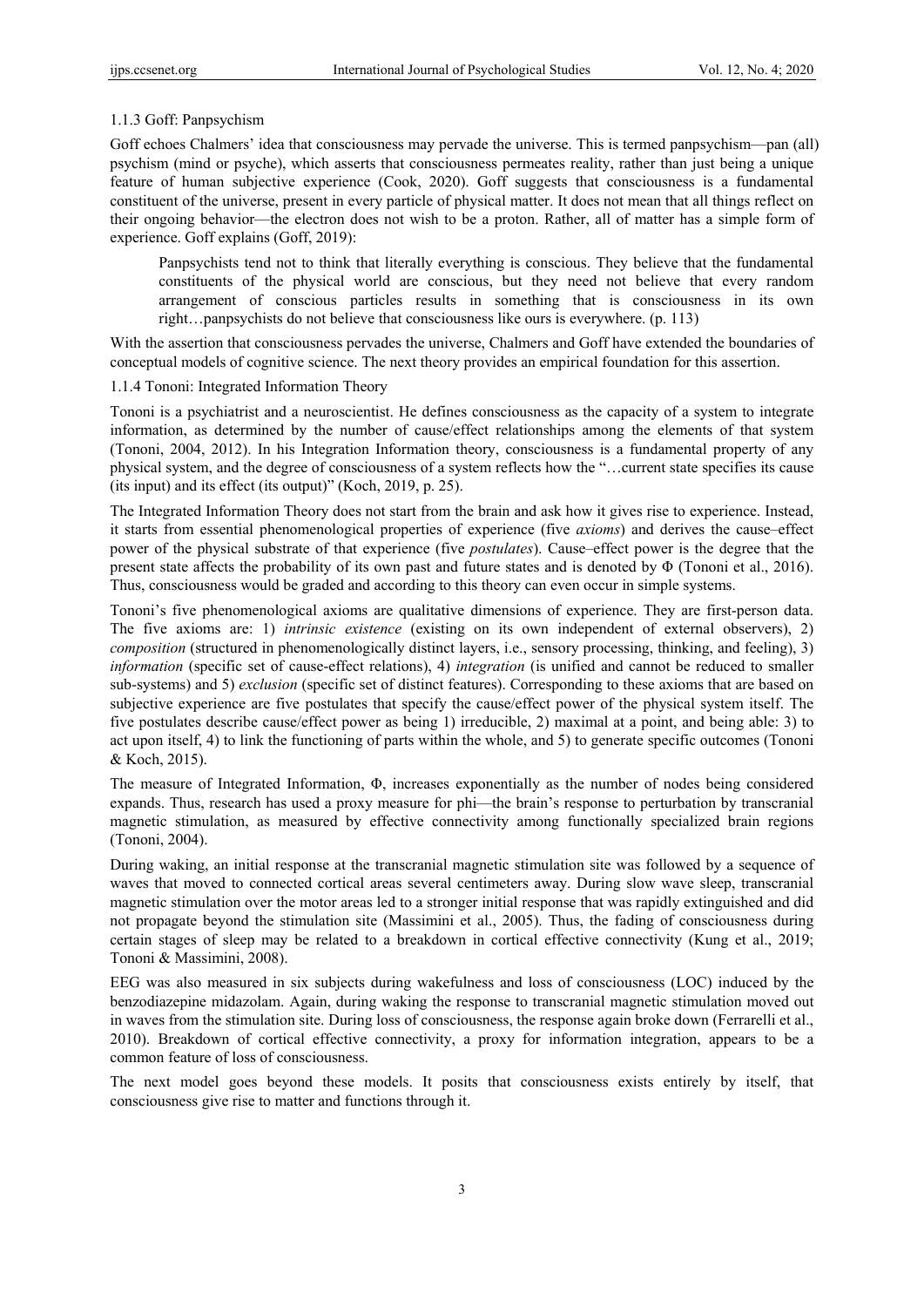## 1.1.5 Nader: Consciousness is Primary

While materialist models begin with the assumption that matter is primary; Nader starts with the assumption that consciousness is primary (Nader, 2015).

I postulate that there is a primordial consciousness—a nonmaterial, non-physical reality—that is neither classical nor quantum-mechanical, neither a phenomenon nor an epiphenomenon, that exists entirely by itself. It exists in absolute terms and does not depend on anything else for its existence. (p. 2)

Nader's model expands the concept of consciousness from "classical" mental changing events to a fundamental field that exists by itself. In the following discussion, to keep these two concepts of consciousness separate, *classical mental events* will be referred to as conscious experience or individual consciousness and the *fundamental field of consciousness* that exists will be referred to as pure consciousness—*pure* meaning unmixed with mental content (see below).

Nader's model is as far away from classical psychological concepts like memory and perception as unified field theories in physics are from classical Newtonian mechanics. Many psychologists may object to the statement that "consciousness is primary and exists entirely by itself." They might state that they have never isolated pure consciousness in their personal experience or in the laboratory. This was William James's objection in 1890:

It is difficult for me to detect in the activity [of my mind] any purely spiritual element at all. Whenever my introspective glance succeeds in turning round quickly enough to catch one of these manifestations of spontaneity in the act, all it can ever feel distinctly is some bodily process, for the most part taking place within the head. (James, 1890/1950, p. 300)

While the experience of pure consciousness is seldom reported during ordinary waking experiences, it is reported during a meditation practice, Transcendental Meditation. The Transcendental Meditation technique is discussed in detail in the next section.

How does a field which is posited to be "all that there is" and "does not depend on anything else for its existence" create matter? It is as if one hard problem has been substituted for another. To follow the logic of this argument, I ask readers to temporarily suspend their understanding of consciousness as only being part of a human experience, or from the opposite point of view that "consciousness like ours is everywhere."

# **2. Discussion of the Model: Consciousness is Primary**

So far, one might conclude that a model based on the concept that consciousness is primary is a dualistic model—consciousness exists by itself, matter exists by itself, and consciousness interacts with the physiology in some way. Nader does discuss how the field of pure consciousness interacts with matter (see below). However, he also systematically describes how pure consciousness interacts with itself to create "waves" within its structure that interact and generate the forces and particles that science measures (Maharishi Mahesh Yogi, 1994; Nader, 2000; Wells et al., 2020).

#### *2.1 Pure Consciousness is Conscious*

Nader's first axiom is that pure consciousness exists entirely by itself. Pure consciousness is a singularity, whose function, according to the second axiom, is to relate other things to itself—to be conscious. Maharishi Mahesh Yogi (1994) explains that when pure consciousness is awake to itself it has nothing to be awake to but itself. Thus, pure consciousness becomes simultaneously the subject and object of experience as well as the link between them. The state of singularity then exists in two states—as singularity and as the togetherness of the subject, object, and the link between.

Nader named these three phases as the observer, observed and observing (Nader, 2015, p. 4). The simultaneous presence of pure consciousness as singularity and pure consciousness as the observer, observed and observing creates a continuous flow between these two states—one and three. This back and forth flow interacts with itself and creates structures within pure consciousness (Maharishi Mahesh Yogi, 1994), identified as the sequences of sounds that have been cognized and recorded in the Vedic literature (Nader, 2000, p. 14-15). This description derived from the Vedic tradition, a subjective tradition of knowledge, is similar to descriptions from physics of very small strings (10−35 meter) vibrating at different frequencies within a single unified field and being expressed as a particle's energy and so mass and spin (Calle, 2010).

One could place this model under the category of Idealism, which maintains that the universe is fundamentally mental, and all concrete facts are grounded in mental facts (Chalmers, 2020). Nader postulates that pure consciousness is fundamental and pervades the universe, but also that matter exists and is real in relation to consciousness as "bits of consciousness."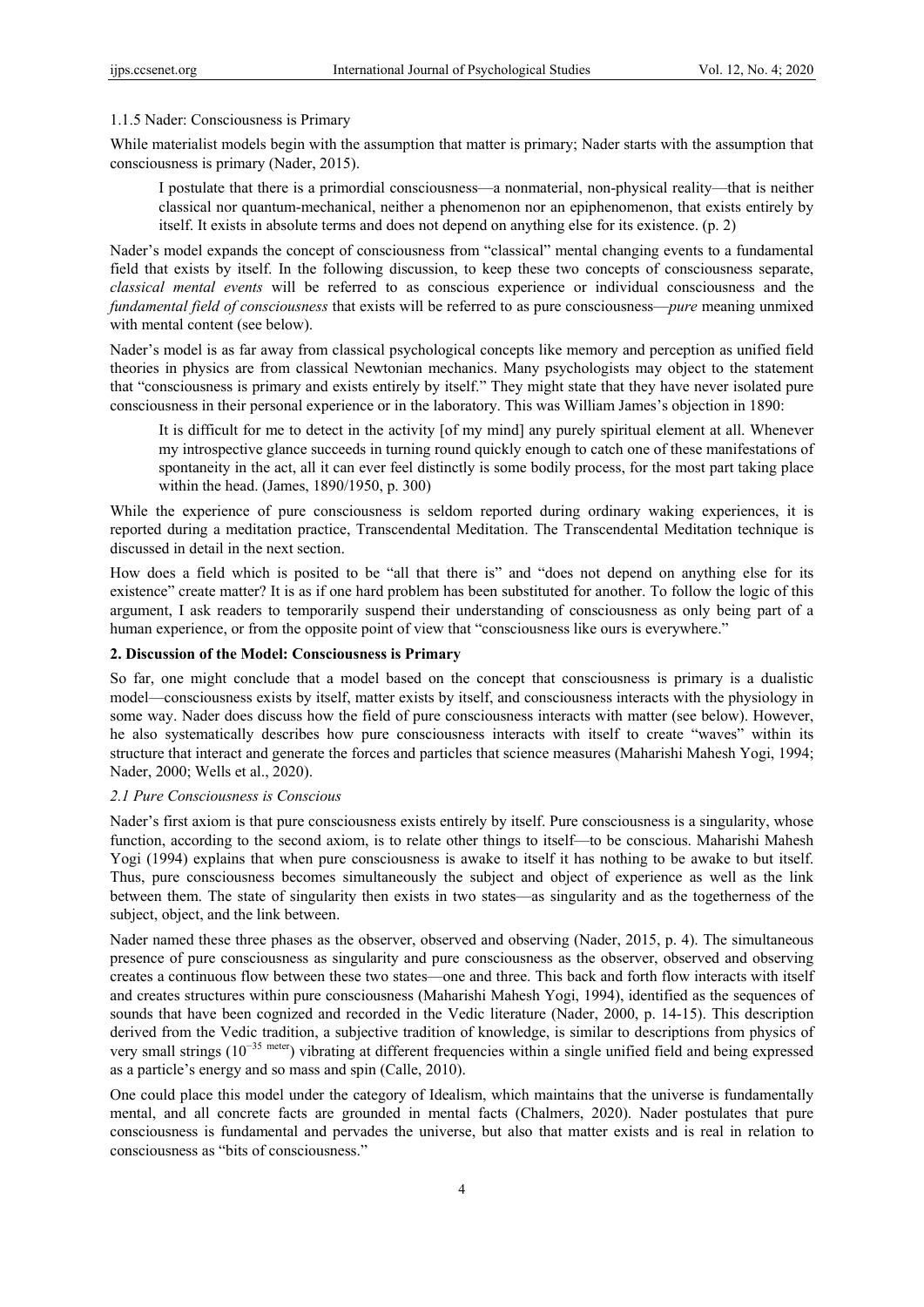#### 2.1.1 Bits of Consciousness

Nader defines a "bit of consciousness" as a unit that includes some quality of observer, some quality of observing and some quality of observed. Nader states:

Observerhood is the ability to sense, detect, feel, witness, in short, to experience anything. A Geiger counter, for example, will have an Observerhood quality as a particle detector that measures ionizing radiation, but, from an everyday point of view, a Geiger counter is not said to have consciousness. However, the togetherness of the Geiger counter, the ionizing radiation, and the measuring process is an example of what we will call a Bit of Consciousness (Nader, 2015, p. 10).

On a more human level, we have different values of Observerhood—rested or alert, sleepy or unresponsive, anxious, or worried, and different values of observed and observing. These would lead to qualitatively different bits of consciousness

Bits of consciousness define different forms of life with different degrees of conscious experience. This discussion is similar to Tononi's assertion that different levels of subjective experience (Observer) and varied levels of integration of the structure of the experiencing entity (Observing) would yield different levels of Integrated Information. So, for Tononi as well, consciousness would be graded and could occur in simple systems.

#### 2.1.2 How Consciousness Interacts with the Brain

Nader maintains that matter is real only in terms of a bit of consciousness —a triplet of observer, observing, and observed (Nader, 2015, p. 3). Thus, matter and consciousness are intimately interconnected. Yet how does consciousness which is outside of time and space interact with a concrete object in time and space? In terms of our discussion of brain and consciousness, where does pure consciousness, a field, touch the brain?

Nader suggests that the synapse may be the interface between brain and consciousness (Nader, 2000, p. 207). Action potentials move across the synapse with a probability of 0.2-0.4. Being a probabilistic phenomenon it could be inherently quantum mechanical (Beck, 2008). As the flow of information across neural networks is quantum mechanical, it could be influenced by a field of consciousness, possibly in the thalamo-cortical and brain stem systems that are part of a "dynamic core" necessary for conscious experience (Edelman & Tonon, 2000; Tononi & Edelman, 1998; Travis, 2012).

Other researchers discuss the quantum mechanical nature of the synapse. Beck and Eccles posit that neurotransmitter vesicles are in a meta-stable grid—all are ready to be deposited into the synaptic cleft. Activation of a specific vesicle after an action potential may reflect shifting of quantum probability amplitudes (Beck & Eccles 1992). Stapp posits that lateral dispersion of calcium ions into the synaptic bulb is restricted by the narrow size of the calcium channels. This leads to a quantum mixture of many classical states in superposition (Stapp, 2007).

Hameroff and Penrose have described how quantum effects occurring within the microtubules of the cell might contribute to conscious experience. They suggest that the coupling between mass and deformations of space-time in the microtubules might cause an objective collapse of the wave function to classical states (Penrose, 1996), which they claim creates "moments of conscious experience" cascading forward into a conscious state (Hameroff & Penrose, 2014). However, this model doesn't explain how bottom-up combination of countless quantum events—estimated to be  $1x10^{22}$  operations/second in each of the 10<sup>10</sup> neurons in the brain—might add up to discrete and systematically changing patterns of conscious content (Coleman, 2014; Travis, 2012).

## *2.2 Transcendental Meditation: To Explore Pure Consciousness*

Experiences of pure consciousness during Transcendental Meditation practice give phenomenological support to the tenets of this model. The Transcendental Meditation technique is designed for transcending, a process of letting the attention move from active thinking to more quiet levels of mind in which thoughts are secondary and ultimately disappearing and self-awareness is primary (Maharishi Mahesh Yogi, 1969; Travis & Pearson, 2000). The silent awake state experienced during Transcendental Meditation practice is described as an experience of "pure consciousness" unaccompanied by feelings, thoughts, or perceptions (Maharishi Mahesh Yogi, 1969; Nader, 2013). The experience of pure consciousness is not a state of thinking, but a state of Being, where the "experiencer is left awake by itself in full awareness of itself without any experience of an object" (Maharishi Mahesh Yogi, 1963, p. 4).

Descriptions of experiences during Transcendental Meditation practice were analyzed from 52 college students, who had practiced the TM technique for a few months to over 8 years. All reports described a state in which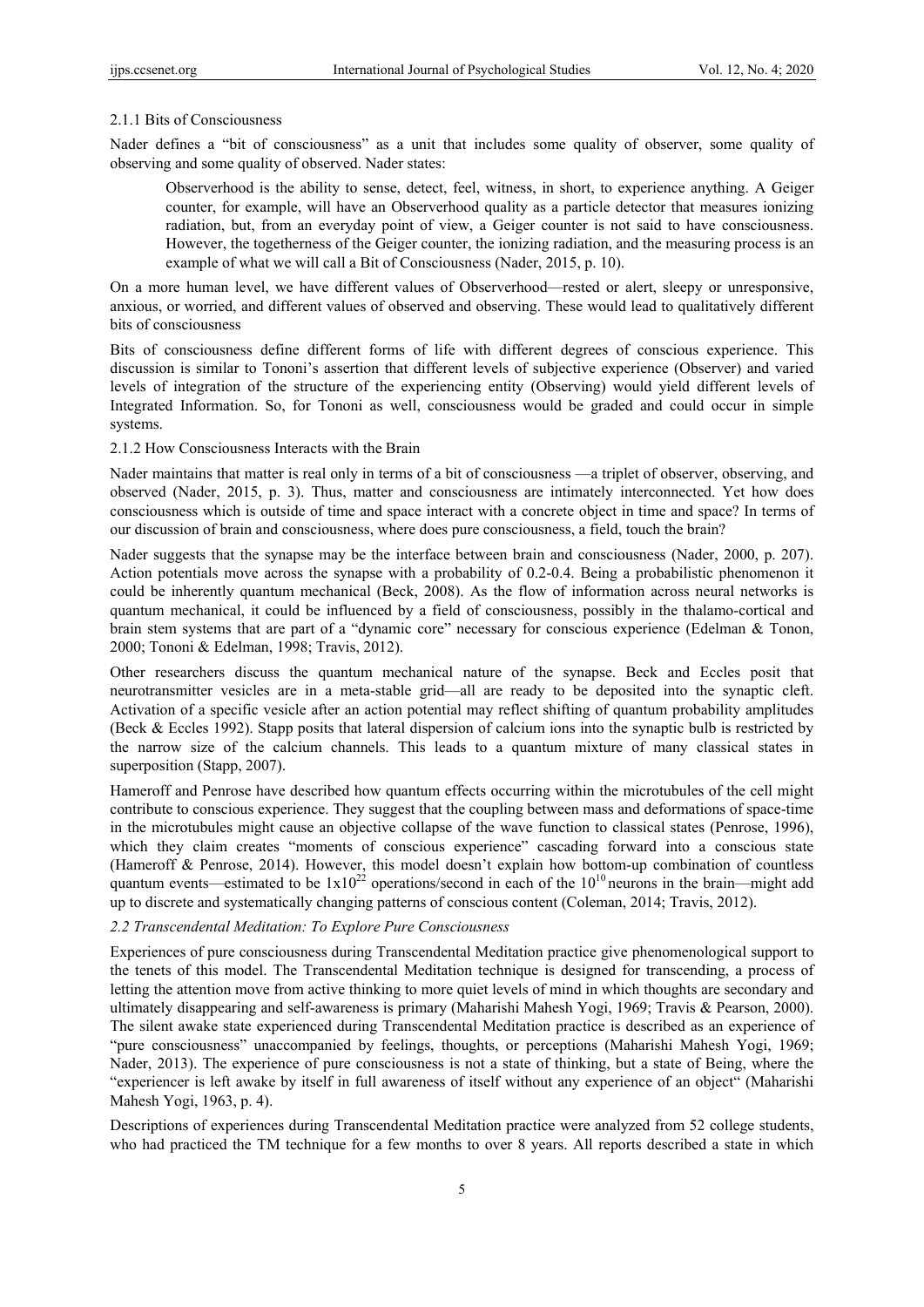thinking, feeling, and individual intention were missing, but self-awareness remained. A content analysis of these descriptions yielded three themes—absence of time, space, and body sense (Travis & Pearson, 2000). Note that the experience of pure consciousness was not described in terms of distorted content—strong emotions, or vivid visual, auditory, and tactile sensations. Rather, it was described by the absence of time, space, and body-sense, the customary framework that defines waking experiences.

The Transcendental Meditation technique is rooted in the texts of Yoga from the Vedic literature. You find, "Yoga is the complete settling of the activity of the mind," in Yoga Sutra I2 (Egenes, 2012, p. 47); "The Self is without sound, without touch and without form. . . You will know the Self when your senses are still, your mind is at peace, and your heart is pure," in Katha Upanishad (Reddy et al., 1999, p. 31); and "Be without the three gunas [forces responsible for action], O Arjuna, freed from duality, ever firm in purity, independent of processions, possessed of the Self," in the Bhagavad Gita II 45 (Maharishi Mahesh Yogi, 1969, p. 126). The experience of Transcendental Meditation is different from experiences during other meditation practices. Other meditation practices that are currently popular such as Vipassana or mindfulness practices are from the Buddhist tradition and are structured to gain control over the mind—to develop your ability to focus on one thing or to be aware of moment-by-moment changes in experience (Travis, 2021; Travis & Shear, 2010).

The main principles of this model that consciousness is primary are also found in the Vedic literature, particularly Vedanta, which describes the relationship between the field of pure consciousness and individual life (Maharishi Mahesh Yogi, 1969, p. 368-369). Both the Transcendental Meditation technique and the dynamics of pure consciousness have been brought to light and expounded by Maharishi Mahesh Yogi in his Maharishi Vedic Science (Maharishi Mahesh Yogi, 1994).

# **3. Predictions of the Model: Consciousness is primary**

The existence of pure consciousness brings up the possibility of stable states of consciousness that are fundamentally different than waking, dreaming, and sleeping. The word *state* is often used to mean a temporary experience and contrasts with the term *trait* which refers to a stable experience over time. In this paper, state is used in a different way. It refers to a stable constellation of experiences such as sleep state, dreaming state and waking state.

## *3.1 Higher States of Consciousness*

A higher state of consciousness, according to Alexander, would meet these criteria: 1) "Be as far from conceptual representational thought as symbolic representation is beyond the sensorimotor domain," 2) "Require major neurophysiological maturation," and 3) "Resolve the fundamental epistemological and ontological constraint of abstract reasoning level—that the reflective knower cannot directly know itself." (Alexander, 1990, p. 288). The possibility of states of consciousness beyond waking, dreaming and sleeping arises because the experience of pure consciousness is not just a philosophical construction, but is a direct experience during Transcendental Meditation practice as described earlier (Travis, 2018). This discussion is based on the model of higher states of consciousness delineated by Maharishi Mahesh Yogi in his Maharishi Vedic Science (Maharishi Mahesh Yogi, 1994, 1997; Travis, 2014).

3.1.1 Transcendental Consciousness: A fourth State of Consciousness.

The experience of pure consciousness is fundamentally different than waking, sleeping, or dreaming. Figure 1 presents a two-by-two grid that compares these states of consciousness in terms of the presence/absence of the Observer and of the Observed. This figure is adapted from (Travis, 2014, p. 2)

In Figure 1, the experience of pure consciousness is called Transcendental Consciousness—a state of consciousness beyond ordinary thinking (Maharishi Mahesh Yogi, 1969; Travis & Pearson, 2000). We see in this figure that the observer–observed relationship during Transcendental Consciousness is completely different than during waking, sleeping, or dreaming. In sleeping, there is no sense of observer and no observed; in waking, there is a sense of observer that is identified with changing content (observed); in dreaming, vivid dream images dominate experience and sense of self is fragile if existing at all. Transcendental Consciousness is qualitatively different from the other three. It is a state in which the observer is awake to itself—a state of being rather than thinking. The observer is not qualified by changing experiences, as in waking state.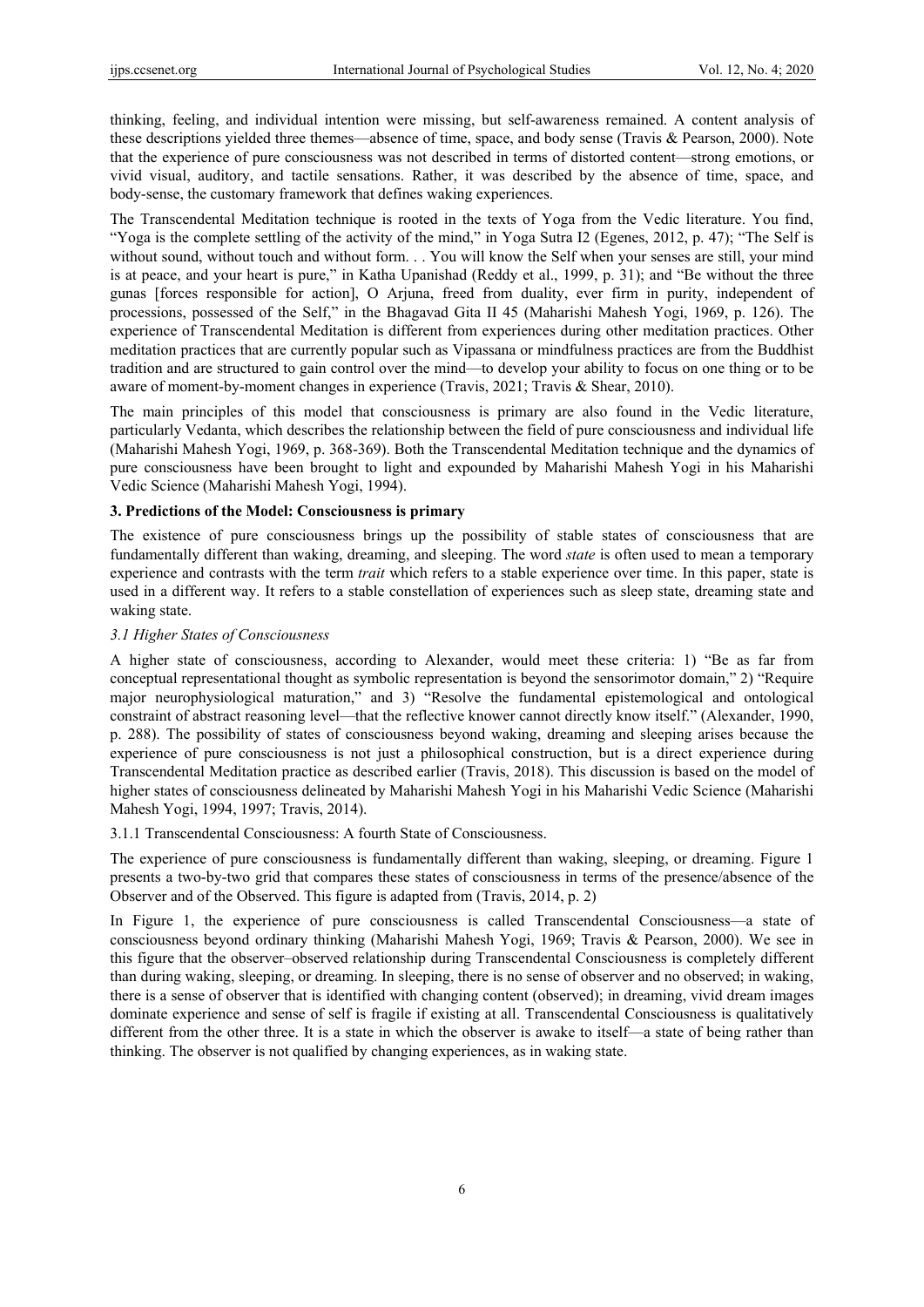#### Observer

| ğ<br>ser |         | Present                                                                             | Absent   |
|----------|---------|-------------------------------------------------------------------------------------|----------|
|          | Present | Waking                                                                              | Dreaming |
|          | Absent  | Transcendental Consciousness                                                        | Sleeping |
|          | --      | $\cdot$ $\cdot$ $\cdot$ $\cdot$ $\cdot$ $\cdot$ $\cdot$ $\cdot$<br>$\sim$<br>$\sim$ |          |

Figure 1. Two by Two grid of States of Consciousness

*Note*: Each state of consciousness—waking, sleeping, dreaming and Transcendental Consciousness—are characterized by a unique relation of subject (observer) and object (Observed).

Transcendental Consciousness is a fourth state of consciousness. The observer/observed relation during this state is different than that of waking, dreaming, or sleeping. In the Vedic literature it is called Turiya Chetana (Maharishi Mahesh Yogi, 1997). Physiologically Transcendental Consciousness is distinguished from eyes closed rest by slower breath rates, skin conductance response at the onset of breath changes, and high frontal alpha1 coherence (Travis & Pearson, 2000; Travis & Shear, 2010; Travis & Wallace, 1997).

## 3.1.2 Cosmic Consciousness: A fifth State of Consciousness

Transcendental Consciousness during TM practice generally occurs for many seconds at a time spontaneously throughout the practice. By alternating Transcendental Consciousness during TM practice with daily life, the experience of Transcendental Consciousness begins to be integrated with waking, dreaming, and sleeping. Now the rest of sleep, illusory dream images, and changing waking experiences come and go on a continuum of inner self-awareness (Maharishi Mahesh Yogi, 1969; Travis, 2011). In the Vedic tradition, this state is known as a fifth state of consciousness, called *Turiyatit Chetana* or Cosmic Consciousness (Maharishi Mahesh Yogi, 1997). In Cosmic Consciousness, all activity is on the surface of life; deep within is immovable silence, uninvolved with ongoing experience. Maharishi Mahesh Yogi describes Cosmic Consciousness in the following way:

. . . [in Cosmic Consciousness] Being is permanently lived as separate from activity. Then a man realizes that his Self is different from the mind which is engaged with thoughts and desires. It is now his experience that the mind, which had been identified with desires, is mainly identified with the Self. He experiences the desires of the mind as lying outside himself, whereas he used to experience himself as completely involved with desires. On the surface of the mind desires certainly continue, but deep within the mind they no longer exist, for the depths of the mind are transformed into the nature of the Self. All the desires which were present in the mind have been thrown upward, as it were, they have gone to the surface, and within the mind the finest intellect gains an unshakeable, immovable status. (Maharishi Mahesh Yogi, 1969, p. 151)

In Cosmic Consciousness, the immovability of inner silence becomes the predominant element of experience because it does not change, while outer activity leaves less and less of a mark because it is always changing.

Physiologically, subjects reporting Cosmic Consciousness are marked by high levels of alpha power along with delta power during deep sleep, supporting the reported experience of inner Transcendental Consciousness during sleep (Mason et al., 1997). During challenging computer games, subjects reporting Cosmic Consciousness exhibit higher brain integration—higher broad band frontal coherence, higher global alpha power and more appropriate brain activation patterns (Travis et al., 2002). Those subjects compared to controls also have greater emotional stability, more openness to experience, and decreased anxiety (Travis et al., 2004).

## **4. Practical Application of This Model**

This broader theoretical model of consciousness can be applied to practical life. For instance, it provides a deeper basis for rehabilitation than existing models (Travis, 2015). Behavioral modification works on the level of manipulating behavior. Cognitive Behavioral Therapy works on the level of changing patterns of thinking to change behavior (Leahy, 1996). Compassion-focused therapy encourages people to develop compassion toward themselves and other people to help promote mental and emotional healing (Gilbert, 2014).

The model that consciousness is primary begins with the experience of pure consciousness, which has immediate (state) and long term (trait) effects. Research has investigated clinical effects of Transcendental Meditation practice. TM practice is characterized by the reduction in sympathetic activation (fight-or-flight system) as measured by two direct measures of sympathetic activity—skin conductance and plasma lactate—and an indirect measure, lower breath rates (Dillbeck & Orme-Johnson, 1987). Over time, individuals practicing the TM technique have lower anxiety levels (Eppley et al., 1989; Orme-Johnson & Barnes, 2013), lower stress reactivity (Orme-Johnson, 1973; Travis et al., 2009), lower incidents of stress related diseases such as hypertension and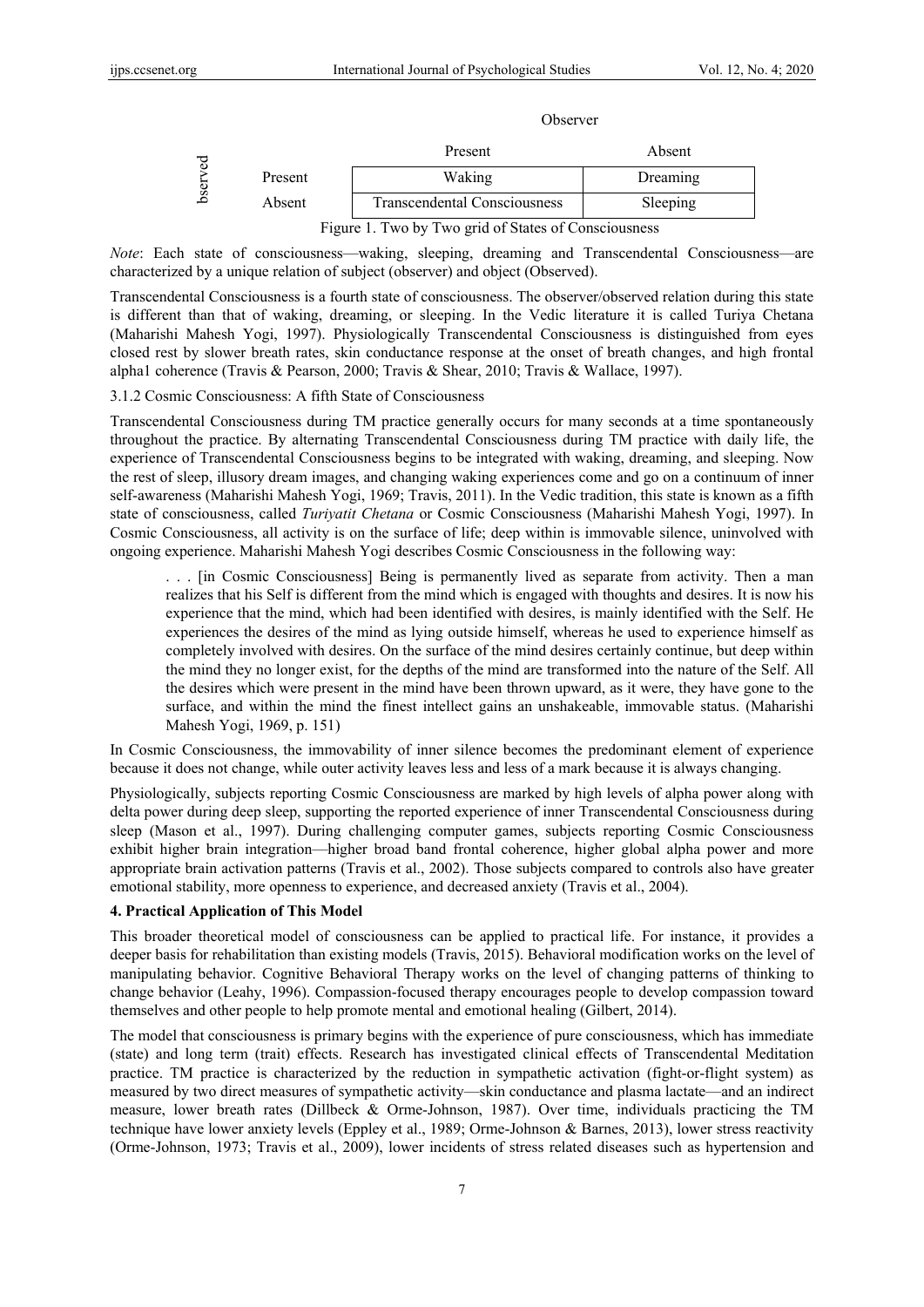diabetes (Paul-Labrador et al., 2006; Schneider et al., 2005), lower medical usage (Herron & Cavanaugh, 2005; Orme-Johnson, 1987) and greater reduction in PTSD symptoms (Bandy et al., 2020; Brooks & Scarano, 1985; Nidich et al., 2018; Rees et al., 2013). In addition, one gains a new perspective of oneself and your place in the world as measured by greater openness to experience (Travis et al., 2004), higher levels of ego development (Chandler et al., 2005; Travis et al., 2004), growth of self-actualization (Alexander et al., 1991) and more frequent experiences of higher states of consciousness (Travis et al., 2004).

The experience of pure consciousness is beneficial on its own. In addition, it supports traditional rehabilitation interventions that primarily work on the feeling level, thinking level or behavioral levels (Alexander et al., 2003); see (O'Connell & Bevvino, 2015)

# **5. Conclusion**

In conclusion, the "classical" understanding of psychology that consciousness is conscious experience is being extended to embrace consciousness as a field of pure consciousness that exists entirely by itself and does not depend on anything else for its existence. This model is not just philosophy but includes a meditation technique, Transcendental Meditation, to directly experience pure consciousness. This field model of consciousness 1) provides an answer to the "hard problem" of how the brain produces consciousness, 2) delineates higher states of consciousness that substantially extends the end point of human development, and 3) gives a new basis for rehabilitation.

## **References**

- Alexander, C. H. (1990). Growth of higher stages of consciousness: Maharishi Vedic Psychology on human development. In C. H. Alexander & E. Langer (Eds.), *Higher Stages of Human Development: Perspectives on Adult Growth*. Oxford University Press.
- Alexander, C. N., Rainforth, M. V., Frank, P. R., Grant, J. D., & Von Stade, C. (2003). Walpole study of the Transcendental Meditation program in maximum security prisoners III: reduced recidivism. *Journal of Offender Rehabilitation, 36*(1-4), 161-180. https://doi.org/10.1300/J076v36n01\_08
- Alexander, C., Rainforth, M., & Gelderloos, P. (1991). Transcendental Meditation, self-actualization, and psychological health: A conceptual overview and statistical meta-analysis. *J Soc Behav Pers, 5*, 189-247.
- Bandy, C., Dillbeck, M., Sezibera, V., Taljaard, L., Wilks, M., Shapiro, D., de Reuck, J., & Peycke, R. (2020). Reduction of PTSD in South African University Students Using Transcendental Meditation Practice. *Psychol Rep, 123*(3), 725-740. https://doi.org/10.1177/0033294119828036
- Beck, F. (2008). Synaptic Quantum Tunneling in Brain Activity. *NeuroQuantology, 6*(2), 140-151. https://doi.org/10.14704/nq.2008.6.2.168
- Beck, F., & Eccles, J. (1992). Quantum aspects of brain activity and the role of consciousness. *Proc Natl Acad Sci, 89*(23), 11357-11361. https://doi.org/10.1073/pnas.89.23.11357
- Bertolero, M., & Bassett, D. (2019). How the mind emerges from the brain's complex networks. *Scientific American, 321*(1), 56-59.
- Brooks, J. S., & Scarano, T. (1985). Transcendental Meditation in the treatment of post-Vietnam adjustment. *Journal of Counseling and Development, 64*, 212-215. https://doi.org/10.1002/j.1556-6676.1985.tb01078.x
- Calle, C. I. (2010). *Superstrings and other things: A guide to physics* (2nd ed.). Tayler and Francis Group.
- Chalmers, D. (1995). Facing up to the problem of consciousness. *Journal of Consciousness Studies, 2*(3), 200-219.
- Chalmers, D. (1997). *The Conscious Mind: In search of a fundamental theory*. Oxford University Press.
- Chalmers, D. (2010). *The Character of Consciousness*. Oxford University Press. https://doi.org/10.1093/acprof:oso/9780195311105.001.0001
- Chalmers, D. (2020). Idealism and the mind-body Problem. In E. Seager (Eds.), *The Routledge Companion to Panpsychism*. Oxford University Press. https://doi.org/10.4324/9781315717708-28
- Chandler, H. M., Alexander, C. N., Heaton, D. P., & Grant, J. (2005). Transcendental Meditation and postconventional self-development: a 10-year longitudinal study. *Journal of Social Behavior and Personality, 17*(1), 93-122.
- Coleman, S. (2014). The Real Combination Problem: Panpsychism, Micro-subjects, and Emergence. *Erkenntnis, 79*(1), 19-44. https://doi.org/10.1007/s10670-013-9431-x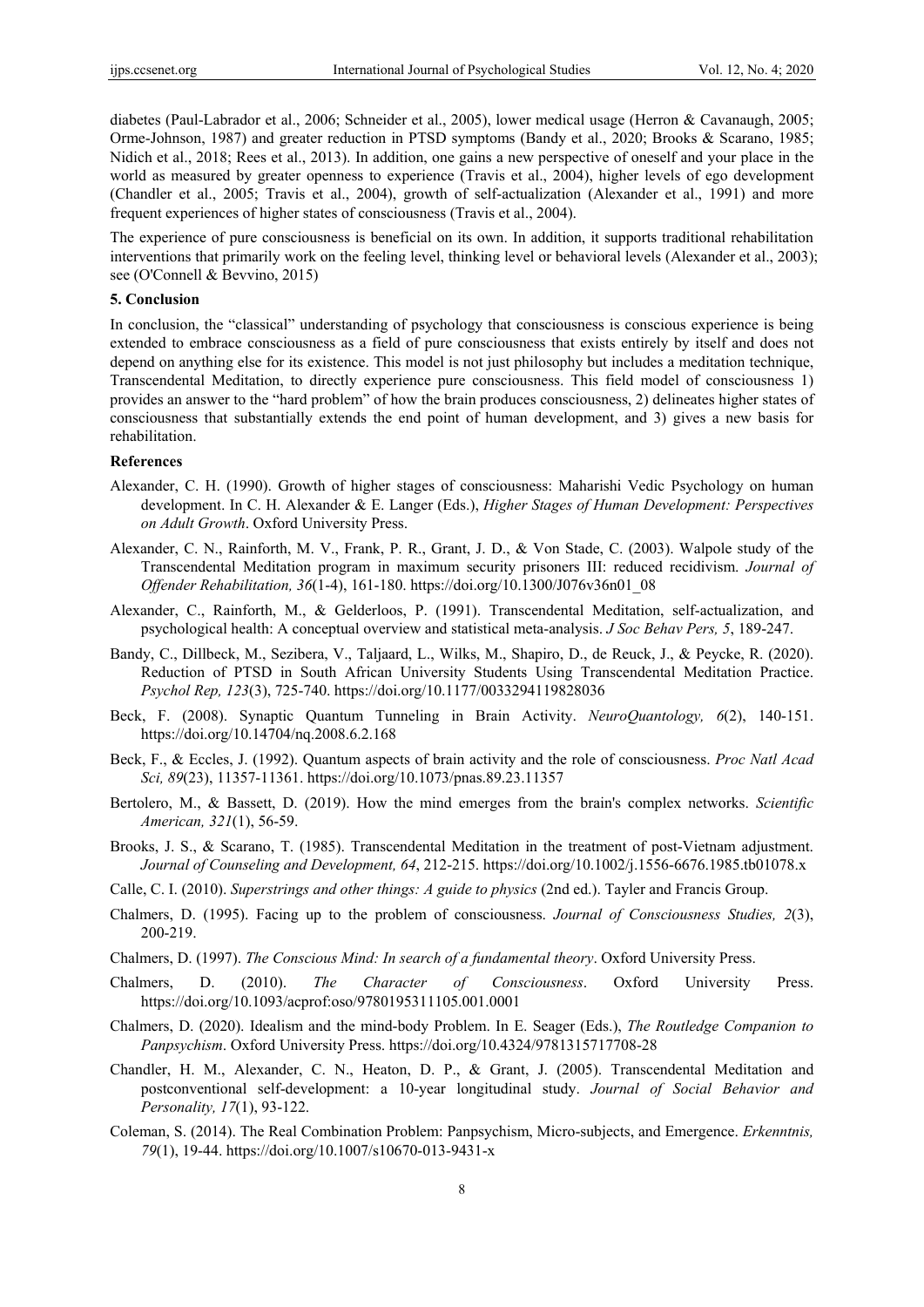Cook, G. (2020). Does consciousness pervade the universe? *Scientific American, Cognition, 352*(1), 7-10.

- Davies, P. I. E. p. (1991). *What are the Laws of Nature?* Prentice Hall Press.
- Dillbeck, M. C., & Orme-Johnson, D. W. (1987). Physiological differences between Transcendental Meditation and rest. *Am Psychol, 42*, 879-881. https://doi.org/10.1037/0003-066X.42.9.879
- Edelman, G. M., & Tononi. G. (2000). *A universe of consciousness: How matter becomes imagination*. Basic Books.
- Egenes, T. (2012). *Maharishi Patañjali Yoga Sutra*. 1st World Publishing.
- Eppley, K. R., Abrams, A. I., & Shear, J. (1989). Differential effects of relaxation techniques on trait anxiety: A meta-analysis. *J Clin Psychol, 45*(6), 957-974. https://doi.org/10.1002/1097-4679(198911)45:6
- Ferrarelli, F., Massimini, M., Sarasso, S., Casali, A., Riedner, B. A., Angelini, G., Tononi, G., & P., Robert A. (2010). Breakdown in cortical effective connectivity during midazolam-induced loss of consciousness. *Proceedings of the New York Academy of Science, 107*(6), 2681-2886. https://doi.org/10.1073/pnas.0913008107
- Gilbert, P. (2014). Compassion-focused therapy: Preface and introduction for special section. *Br J Clin Psychol, 53*(1), 1-5. https://doi.org/10.1111/bjc.12045
- Goff, P. (2019). *Galileo's Error: Foundations for a New Science of Consciousness*. Pantheon Books.
- Greene, B. (2010). *The Elegant Universe: Superstrings, Hidden Dimensions, and Elegant-Universe-Superstrings* (2nd ed.). W. W. Norton & Company.
- Haldane, J. B. S. (1932). *Possible Worlds: And Other Essays*. Chatto and Windus.
- Hameroff, S., & Penrose, R. (2014). Consciousness in the universe: a review of the 'Orch OR' theory. *Phys Life Rev, 11*(1), 39-78. https://doi.org/10.1016/j.plrev.2013.08.002
- Herron, R. E., & Cavanaugh, K. L. (2005). Can the Transcendental Meditation program reduce the medical expenditures of older people? A longitudinal cost-reduction study in Canada. *Journal of Social Behavior and Personality, 17*(1), 415-442.
- Hoffman, D. (2019). Do we see reality? *New Scientist, 243*(3241), 34-37. https://doi.org/10.1016/S0262-4079(19)31434-4
- Hoffman, D., & Prakesh, C. (2014). Objects of consciousness. *Frontiers in Psychology, 5*, 1-22. https://doi.org/10.3389/fpsyg.2014.00577
- James, W. (1890/1950). *Principles of Psychology* (Vol. 1). Dove Books. https://doi.org/10.1037/10538-000
- James, W. (1892). *Psychology, the Briefer Course*. MacMillan and Co. https://doi.org/10.1037/11630-000
- Koch, C. (2019). Proust among the machines. *Scientific American, 321*(12), 23-25.
- Kung, Y.-C., Li, C.-W., Lo, C. Y., Lane, T. J., Biswal, B., Wu, C. W., & Lin, C.-P. (2019). Instability of brain connectivity during nonrapid eye movement sleep reflects altered properties of information integration. *Human Brain Mapping, 40*(11), 3265-3278. https://doi.org/10.1002/hbm.24590
- Leahy, R. L. (1996). *Cognitive Therapy: Basic Principles and Applications*. Jason Aronson Publishing Co.
- Levine, J. (1983). Materialism and qualia: The explanatory gap. *Pacific Philosophical Quarter, 64*, 354-361. https://doi.org/10.1111/j.1468-0114.1983.tb00207.x
- Maharishi Mahesh Yogi. (1963). *Science of Being and the Art of Living*. Signet.
- Maharishi Mahesh Yogi. (1969). *Maharishi Mahesh Yogi on the Bhagavad Gita*. Penguin Books.
- Maharishi Mahesh Yogi. (1994). *Maharishi Vedic University Introduction*. Maharishi Vedic University Press.
- Maharishi Mahesh Yogi. (1997). *Celebrating Perfection in Education*. Maharishi Vedic University Press.
- Mason, L. I., Alexander, C. N., Travis, F. T., Marsh, G., Orme-Johnson, D. W., Gackenbach, J., Mason, D. C., Rainforth, M., & Walton, K. G. (1997). Electrophysiological correlates of higher states of consciousness during sleep in long-term practitioners of the Transcendental Meditation program. *Sleep, 20*(2), 102-110. https://doi.org/10.1093/sleep/20.2.102
- Massimini, M., Ferrarelli, F., Huber, R., Esser, S. K., Singh, H., & Tononi, G. (2005). Breakdown of cortical effective connectivity during sleep. *Science, 309*(5744), 2228-2232. https://doi.org/10.1126/science.1117256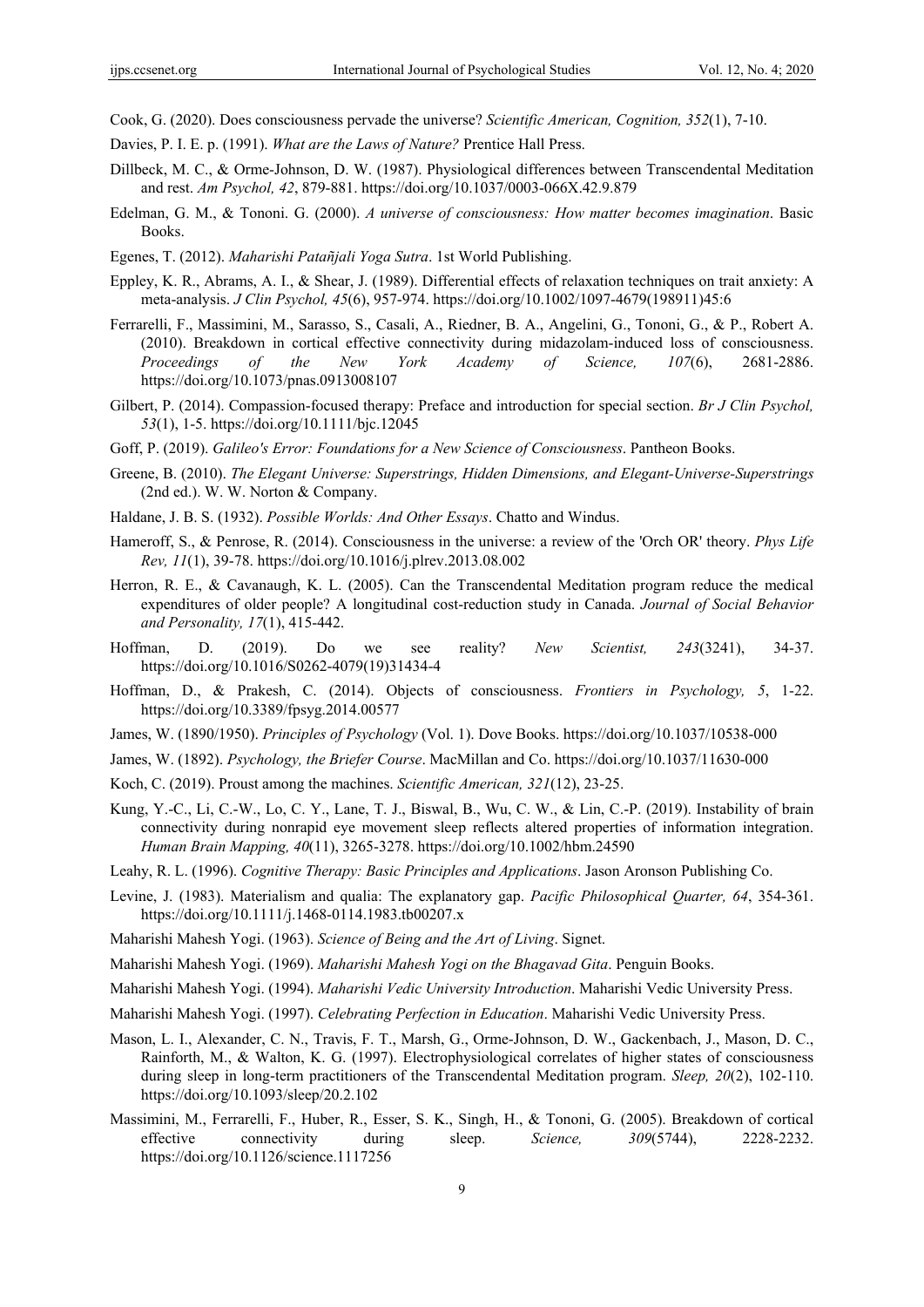- Nader, T. (2000). *Human Physiology: Expression of Veda and Vedic Literature* (4th ed.). Maharishi Vedic University.
- Nader, T. (2013). *Consciousness is primary: Illuminating the leading edge of knowledge*. Maharishi University of Management Press.
- Nader, T. (2015). Consciousness is all there is: A mathematical approach with applications. *International Journal of Mathematics and Consciousness, 1*(1), 1-63.
- Natsoulas, T. (1997). Blindsight and consciousness. *Am J Psychol, 110*(1), 1-33. https://doi.org/10.2307/1423698
- Nidich, S., Mills, P. J., Rainforth, M., Heppner, P., Schneider, R. H., Rosenthal, N. E., Salerno, J., Gaylord-King, C., & Rutledge, T. (2018). Non-trauma-focused meditation versus exposure therapy in veterans with post-traumatic stress disorder: a randomized controlled trial. *Lancet Psychiatry, 5*(12), 975-986. https://doi.org/10.1016/S2215-0366(18)30384-5
- O'Connell, D., & Bevvino, D. L. (2015). *Prescribing Health: Transcendental Meditation in Contemporary Medical Care*. Rowman and Littlefield.
- Orme-Johnson, D. W. (1973). Autonomic stability and Transcendental Meditation. *Psychosomatic Medicine, 35*(4), 341-349. https://doi.org/10.1097/00006842-197307000-00008
- Orme-Johnson, D. W. (1987). Medical care utilization and the Transcendental Meditation program. *Psychosomatic Medicine, 49*(1), 493-507. https://doi.org/10.1097/00006842-198709000-00006
- Orme-Johnson, D. W., & Barnes, V. A. (2013). Effects of the Transcendental Meditation Technique on trait anxiety: a meta-analysis of randomized controlled trials. *Journal of Alternative and Complementary Medicine, 19*, 1-12.
- Papineau, D. (2011). What Exactly is the Explanatory Gap? *Philosophia, 39*, 5-19. https://doi.org/10.1007/s11406-010-9273-6
- Paul-Labrador, M., Polk, D., Dwyer, J. H., Velasquez, I., Nidich, S., Rainforth, M., Schneider, R. H., & Bairey Merz, C. N. (2006). Effects of a randomized controlled trial of Transcendental Meditation on components of the metabolic syndrome in subjects with coronary heart disease. *Archives of Internal Medicine, 166*(11), 1218-1224. https://doi.org/10.1001/archinte.166.11.1218
- Penrose, R. (1996). On gravity's role in quantu m state reduction. *General relativity and gravitation, 28*(5), 581-600. https://doi.org/10.1007/BF02105068
- Reddy, K., Egenes, T., & Egenes, L. (1999). *All Love Flows to the Self Samhita Productions*.
- Rees, B., Travis, F., Shapiro, D., & Chant, R. (2013). Reduction in posttraumatic stress symptoms in Congolese refugees practicing Transcendental Meditation. *Journal of Traumatic Stress, 26*(2), 295-298. https://doi.org/10.1002/jts.21790
- Schneider, R. H., Alexander, C. N., Staggers, F., Orme-Johnson, D., Rainforth, M., Salerno, J., Sheppard, W., Castillo-Richmond, A., Barnes, V. A., & Nidich, S. (2005). A randomized controlled trial of stress reduction in African Americans treated for hypertension for over one year. *American Journal of Hypertension, 18*(1), 88-98. https://doi.org/10.1016/j.amjhyper.2004.08.027
- Stapp, H. P. (2007). *Mindful Universe*. Springer.
- Tononi, G. (2004). An information integration theory of consciousness. *BMC Neurosci, 5*, 42. https://doi.org/10.1186/1471-2202-5-42
- Tononi, G. (2012). The Integrated Information Theory of Consciousness: An Updated Account. *Archives Italiennes de Biologie, 150*(2/3), 56-90.
- Tononi, G., & Edelman, G. M. (1998). Consciousness and the integration of information in the brain. *Adv Neurol, 77*, 245-279; discussion 279-280. Retrieved from https://www.ncbi.nlm.nih.gov/pubmed/9709829
- Tononi, G., & Koch, C. (2015). Consciousness: here, there and everywhere? *Philos Trans R Soc Lond B Biol Sci, 370*(1668). https://doi.org/10.1098/rstb.2014.0167
- Tononi, G., & Massimini, M. (2008). Why does consciousness fade in early sleep? *Ann N Y Acad Sci, 1129*, 330-334. https://doi.org/10.1196/annals.1417.024